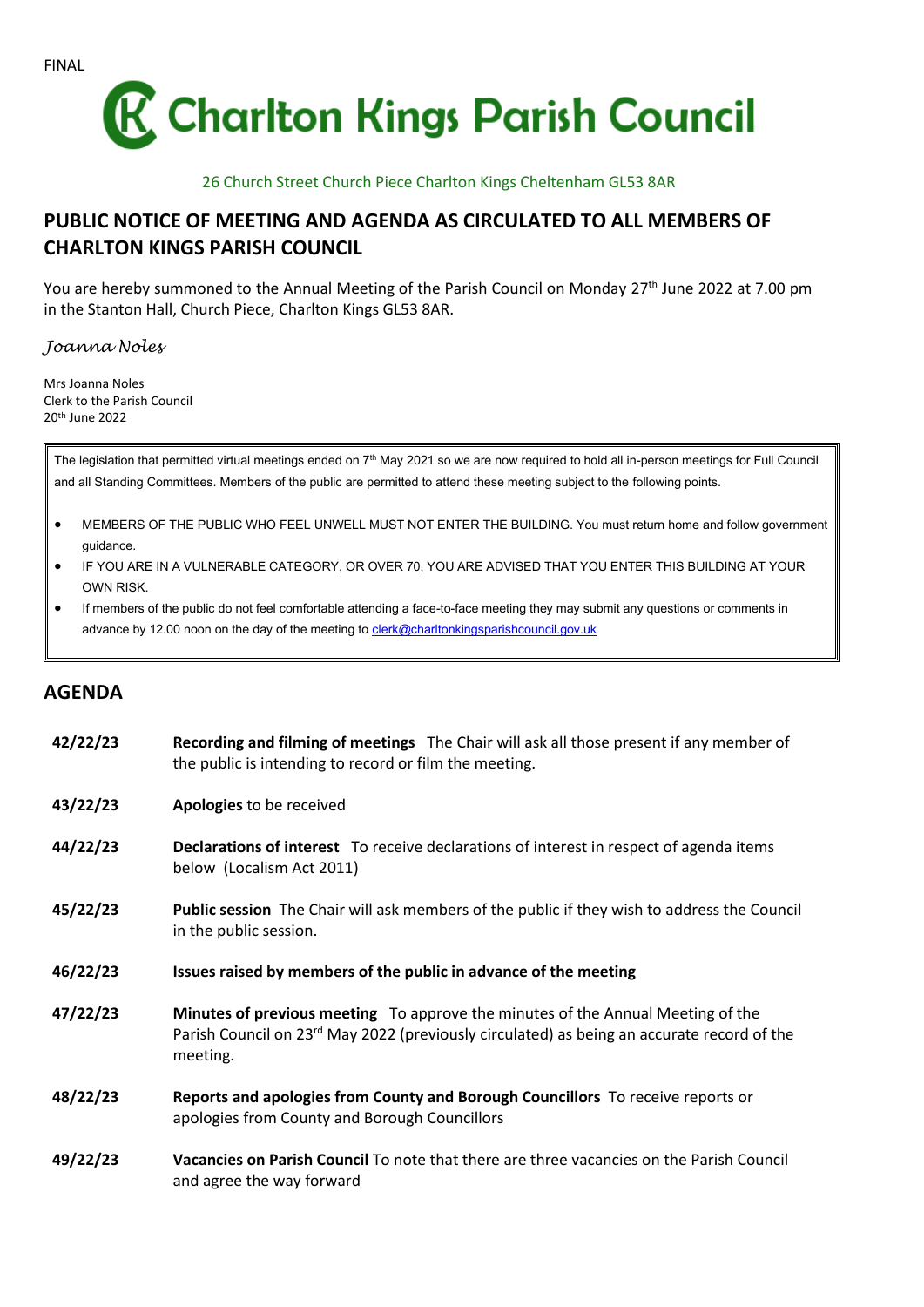| 'INAL    |                                                                                                                                                                                                                                                                                                                                                                                                                    |
|----------|--------------------------------------------------------------------------------------------------------------------------------------------------------------------------------------------------------------------------------------------------------------------------------------------------------------------------------------------------------------------------------------------------------------------|
| 50/22/23 | Monthly Accounts To approve the monthly accounts to 31 <sup>st</sup> May 2022 (previously<br>circulated)                                                                                                                                                                                                                                                                                                           |
| 51/22/23 | Payments To ratify the payments list (previously circulated) showing payments made in<br>May 2022                                                                                                                                                                                                                                                                                                                  |
| 52/22/23 | <b>Financial matters</b><br>To consider a recommendation from the Finance and General Purposes Committee<br>that salaries are re-apportioned across cost centres in 2022-23 as set out in the<br>supporting paper to this item.<br>To consider approval of a payment for clearance work at Beeches car park and, if<br>٠<br>applicable, to agree the budget from which it will be made                             |
| 53/22/23 | Work experience placement To consider a request for a work experience placement in<br>the Parish Office                                                                                                                                                                                                                                                                                                            |
| 54/22/23 | Governance<br>To consider a recommendation from the Finance and General Purposes Committee<br>that the Risk Management Schedule is updated in relation to due diligence regarding<br>partner organisations<br>To consider approval of updated Investment Policy<br>$\bullet$<br>To consider approval of Child Protection Policy (required for work experience<br>٠<br>placement)                                   |
| 55/22/23 | <b>Rights of Way</b><br>To receive an update from Cllrs Gosling and Holt<br>To consider a project proposal form from Cllr Gosling for an updated Walking Maps<br>project<br>If the updated Walking Maps project is agreed, to cancel the order to Shelley Signs for<br>٠<br>production of information boards<br>To consider quotes for improvements to ZCK48 and agree a contractor<br>٠                           |
| 56/22/23 | <b>Restoring Cheltenham's Escarpment Grasslands Project</b><br>To cancel the order to Sto Agricultural Ltd, which was approved at the Full Council<br>meeting on 25 <sup>th</sup> April 2022, as it has been superseded by a revised quote<br>To consider transfer of Cow Collars and Cattle Crush to Cheltenham Borough Council<br>٠                                                                              |
| 57/22/23 | <b>Youth Work</b><br>To receive an update from Cllr Johnson<br>To agree the way forward in relation to funding of £5,000 to Inspire to Aspire, agreed<br>٠<br>at the Full Council meeting on 28 <sup>th</sup> February 2022, towards a youth club in Charlton<br>Kings                                                                                                                                             |
| 58/22/23 | <b>Routine maintenance</b><br>To consider a recommendation from the Community Assets Committee that a<br>Working Group is set up to develop a co-ordinated approach to routine maintenance<br>across all cost centres                                                                                                                                                                                              |
| 59/22/23 | <b>Community Grants and Support</b><br>To consider a recommendation from the Community Assets Committee that a<br>Working Group is set up to review the criteria and process for making Community<br>Grants.<br>To consider a Community Grant and Support application from Charlton Kings Local<br>٠<br><b>History Society</b><br>To consider a Community Grant and Support application from Let's Cook with Josie |